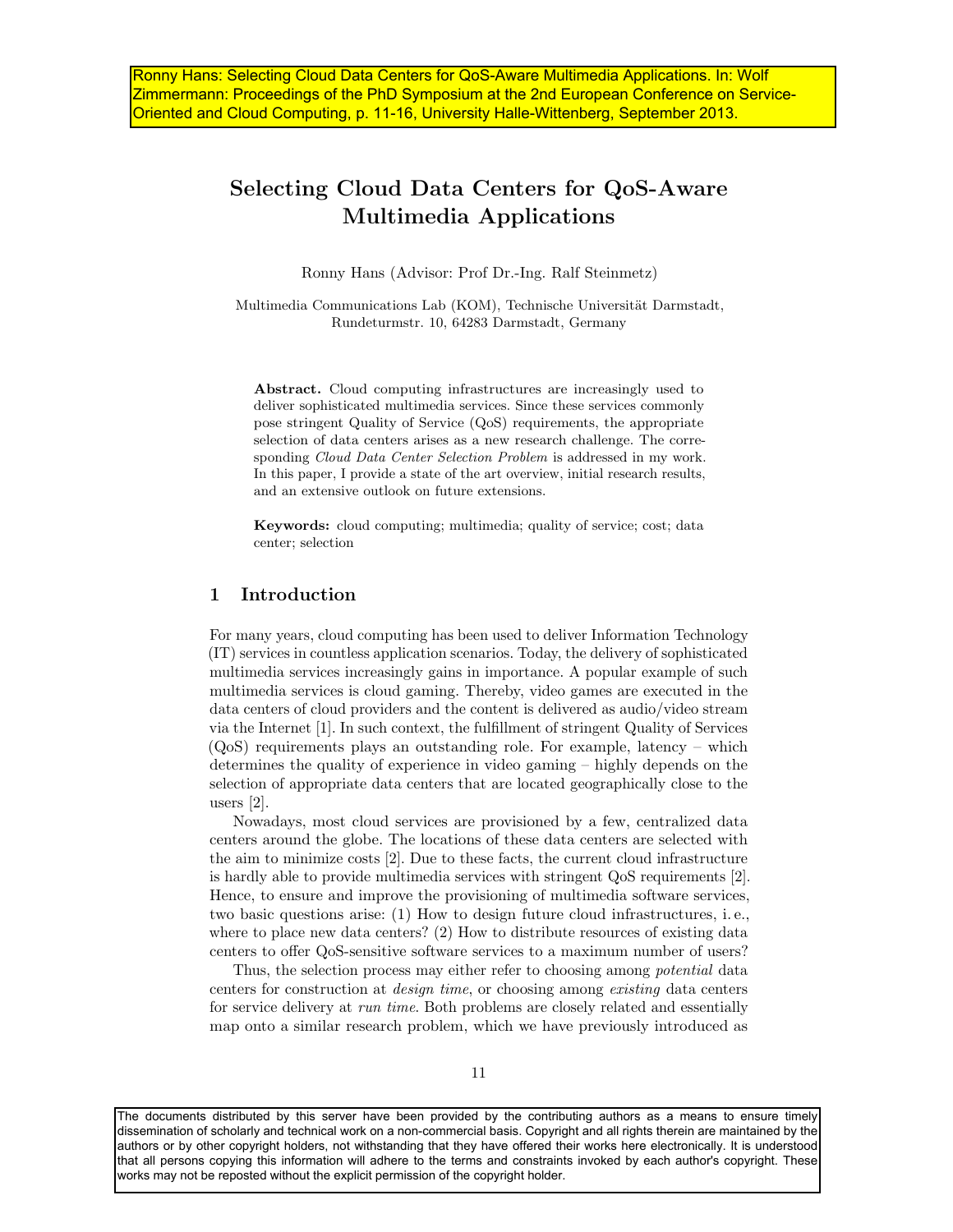Cloud Data Center Selection Problem (CDCSP) [3]. The aim of my work consists in the development of corresponding optimization approaches, which permit to address the CDSCP and hence allow for a cost-efficient, QoS-aware selection of data centers both a design time and run time.

The remainder of this paper is structured as follows: In Section 2, the current state of research is presented. Section 3 outlines initial optimization approaches and gives preliminary evaluation results. Future research directions are discussed in Section 4. Section 5 concludes the paper with a brief summary.

# 2 Current State of Research

In my work I address the cost-efficient selection of data centers for multimedia applications during design time and run time. Related issues have been addressed by other researchers in the past.

To start with, Goiri et al. [4] present an approach for efficient data center placement. Thereby, a location is determined by several factors, e. g., network backbones, cost of electric energy, and proximity to potential customers. The authors used a combination of optimal approaches and heuristics to find a solution. While Goiri et al. focus on the placement of new data centers at design time, my work additionally aims to provide solutions for appropriate data center resource distribution at run time.

Larumbe and Sans [5] present an optimization approach which addresses three distinct, yet interlinked problems: First, the authors address the geographical location of data centers. Second, they address the location of software components that are hosted in network nodes. Finally, they investigate the issue of routing. Because the authors see a close connection between these problems, they integrated it in one mathematical framework using an optimal approach. Due to the chosen approach, which uses Integer Programming, the algorithm tends to be more suitable for design time, whereas my work covers design time and run time.

Choy et al. [2] study the network delay of the existing Amazon EC2 cloud infrastructure. The authors show that the existing small numbers of large scale data centers are only able to meet latency requirements of multimedia applications for fewer than 70% of the US population. The authors propose to augment existing data centers by specialized servers, so called edge servers, located nearby end users. They claim that their proposal would allow 90% coverage in the U.S. However, they do not propose an optimization approach to decide on the placement or selection of these data centers and servers.

Wang et al. [6] identify several cloud gaming challenges: Low round-trip latency, high bandwidth for video streaming, and high computation needs for servers, saying that these challenges could result in high costs. The authors propose an approach to schedule computing and network resources simultaneously. Thereby, they assume a dynamically changing resource demand. However, the proposed algorithm makes decisions for new requests only and does not try to find a solution for all uses at the same time. The focus on run time is also a major difference to my work.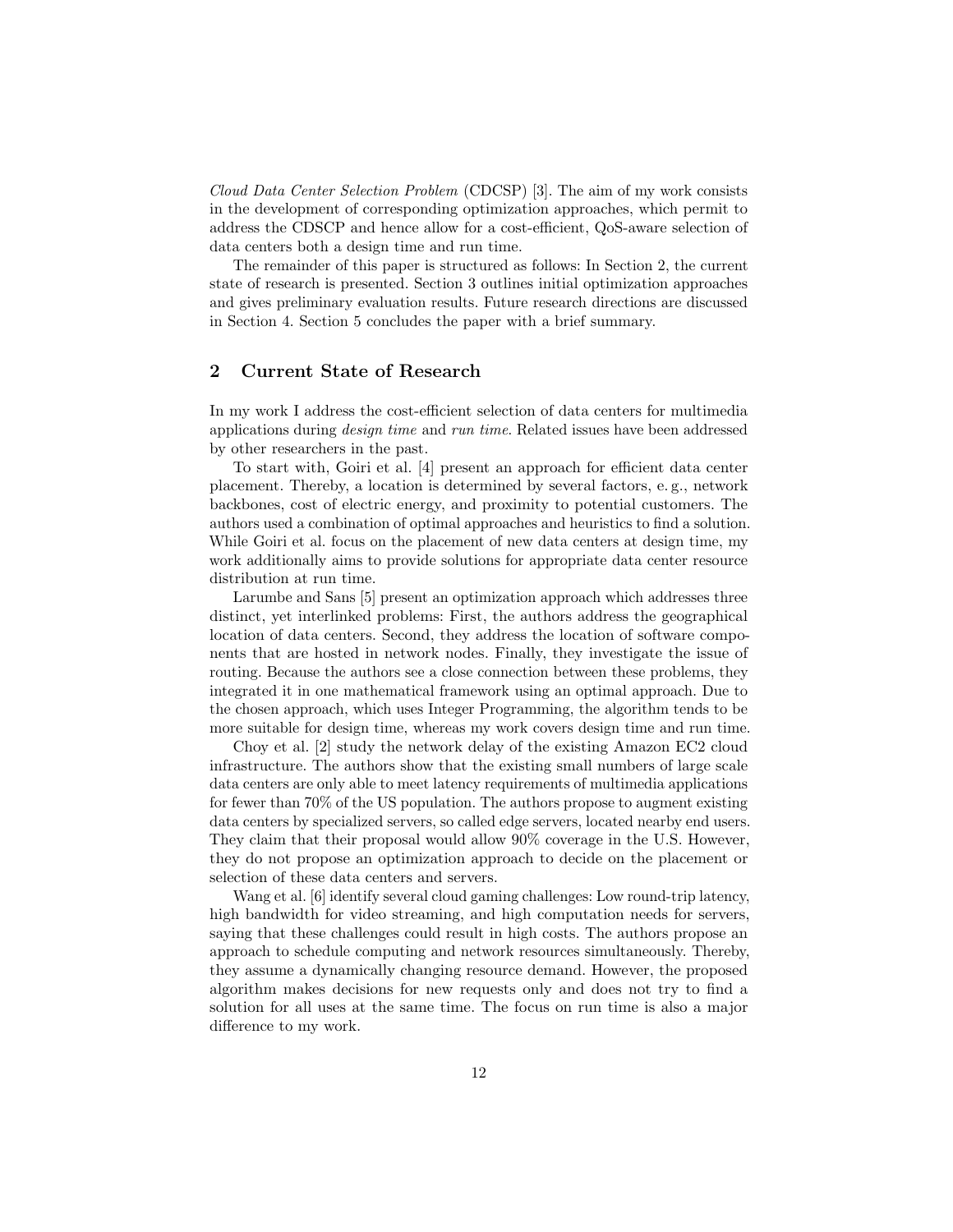## 3 Initial Approach and Results

In the following, I describe my preliminary research results. These results include an exact (optimal) and a heuristic (non-optimal) solution approach, as well as initial evaluation results for those. As a basis, I will first introduce a set of formal notations.

#### 3.1 Formal Notations

I assume that the cloud provider considers a set of (potential or existing) geographically distributed data centers,  $D = \{1, 2, ..., D^{\#}\}\subset \mathbb{N}$ , for selection. These data centers should serve a set of user clusters  $U = \{1, 2, ..., U^{\#}\}\subset \mathbb{N}$ . Such user clusters are representations of a number of clients, which are located in certain geographical areas. Further, a provider defines a set of relevant QoS attributes  $Q = \{1, 2, ..., Q^{\#}\}\subset \mathbb{N}$ . Each user cluster  $u \in U$  has a specific demands of services,  $S_u \in \mathbb{N}$ , expressed in, e.g., server units. Additionally, for the provided services, each cluster expects certain QoS requirements,  $QR_{u,q} \in \mathbb{R}$ , for each specific QoS attribute  $q \in Q$ . Without loss of generality, the QoS requirements are expressed as as upper bound, e. g., maximum latency; lower bounds can be expressed through negation.

Each data center  $d \in D$  may provide server units within a minimal and maximal boundary,  $K_d^{min} \in \mathbb{N}$  and  $K_d^{max} \in \mathbb{N}$ . Regarding the user cluster u and QoS attribute q, a data center makes a QoS guarantee  $QR_{d,u,q} \in \mathbb{R}^+$ , depending, e. g., on the network topology and distance. Each selected data centers results in is assumed to result in fixed cost  $CF_d \in \mathbb{R}^+$  and variable  $CV_d \in \mathbb{R}^+$  per provisioned server unit.

The challenge for the provider is the cost-minimal selection of data centers, such that each user cluster is served its service demand at minimal cost under the given QoS constraints.

## 3.2 Exact Optimization Approach CDSCP-EXA.KOM

An exact solution for the CDCSP, based on Integer Programming (IP), is provided Model 1. This approach – which has been proposed in past research [3] – is referred to as CDSCP-EXA.KOM in the following.

In the model, Eq. 7 defines the decision variables:  $x_d$  are binary variables, which indicate whether data center d will be constructed respectively used or not.  $y_{d,u}$  are *integer* variables that denote how many resource units data center  $d$  provides to user cluster  $u$  in order to satisfy its service demand. Depending on the decision variables, the total cost  $C$  is determined in the objective function in Eq. 1. Eq. 2 represents the constraint that the service demands of all user clusters must be satisfied by corresponding data center capacities. Eqs. 3 and 4 functionally link the decision variables  $x$  and  $y$  and also assure that the capacity of each data center is chosen from the specified interval, i.e.,  $K_d^{min}$  to  $K_d^{max}$ . Eq. 5 constrains the assignment between data centers and user clusters, depending on the variables  $p_{d,u}$  from Eq. 6, which indicate whether the QoS requirements of a user cluster  $u$  are met by data center  $d$  or not.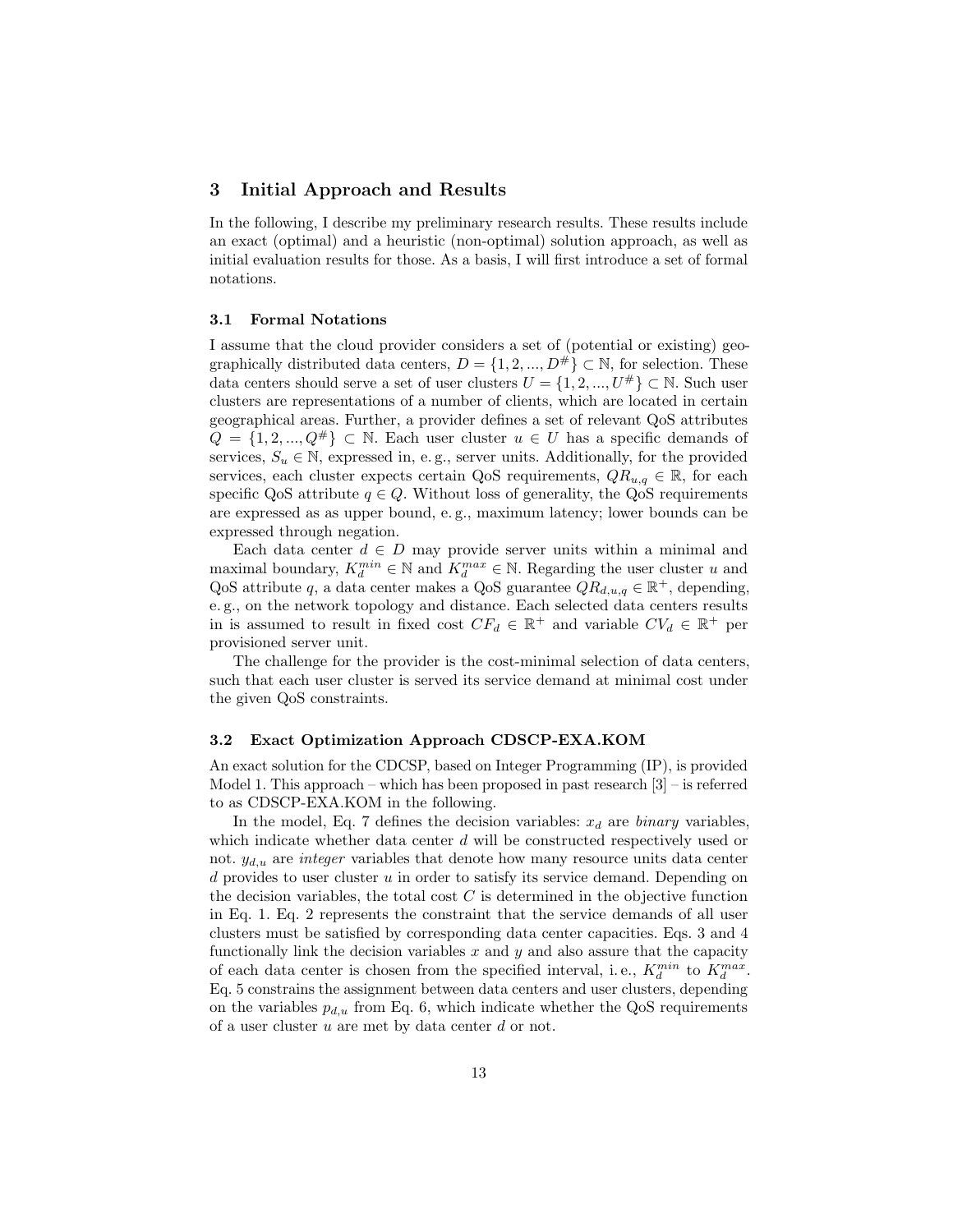## Model 1 Cloud Data Center Selection Problem

Min. 
$$
C(x, y) = \sum_{d \in D} x_d \times CF_d + \sum_{d \in D, u \in U} y_{d, u} \times CV_d
$$
 (1)

$$
\sum_{d \in D} y_{d,u} \ge S_u \quad \forall u \in U \tag{2}
$$

$$
\sum_{u \in U} y_{d,u} \le x_d \times K_d^{max} \quad \forall d \in D \tag{3}
$$

$$
\sum_{u \in U} y_{d,u} \ge x_d \times K_d^{min} \quad \forall d \in D \tag{4}
$$

$$
y_{d,u} \le p_{d,u} \times K_d^{max} \quad \forall d \in D, \forall u \in U
$$
 (5)

$$
p_{d,u} = \begin{cases} 1 & \text{if } QG_{d,u,q} \le QR_{u,q} \quad \forall q \in Q \\ 0 & \text{else} \end{cases}
$$
(6)

$$
x_d \in \{0, 1\} \quad \forall d \in D
$$
  

$$
y_{d,u} \in \mathbb{N} \quad \forall d \in D, \forall u \in U
$$
 (7)

$$
x_d \in \mathbb{R}, 0 \le x_d \le 1 \quad \forall d \in D
$$

$$
y_{d,u} \in \mathbb{R}, y_{d,u} \ge 0 \quad \forall d \in D, \forall u \in U \tag{8}
$$

#### 3.3 Heuristic Optimization Approach CDSCP-REL.KOM

As explained before, Model 1 constitutes an IP. This model can be solved using off-the-shelf solver frameworks, most notably using the branch-and-bound algorithm. Unfortunately, this algorithm is based on the principle of (intelligently) enumerating the solution space and thus features worst-case exponential time complexity. Accordingly, the past research has shown that solving larger problem instances may result in computation times in the order of magnitude of hours, which renders the approach unsuitable for application at run time and highlights the need for a heuristic approach.

Hence, as an initial measure, I propose the application of Linear Program (LP) relaxation [7] to the IP formulation. The corresponding approach is referred to as CDCSP-REL.KOM. Through the relaxation, the decision variables are defined as real, rather than binary and integer numbers, i. e., Eq. 7 is replaced by Eq. 8. The resulting problem can be solved using commonly much more efficient methods, e.g., the *Simplex* algorithm or *interior point* approaches [8]. However, the relaxed formulation may result in suboptimal solutions, thus trading reduced computation time for higher cost of the solution.

#### 3.4 Implementation and Preliminary Evaluation

In order to assess the performance of the proposed optimization approaches CDCSP-EXA.KOM and CDCSP-REL.KOM, I have prototypically implemented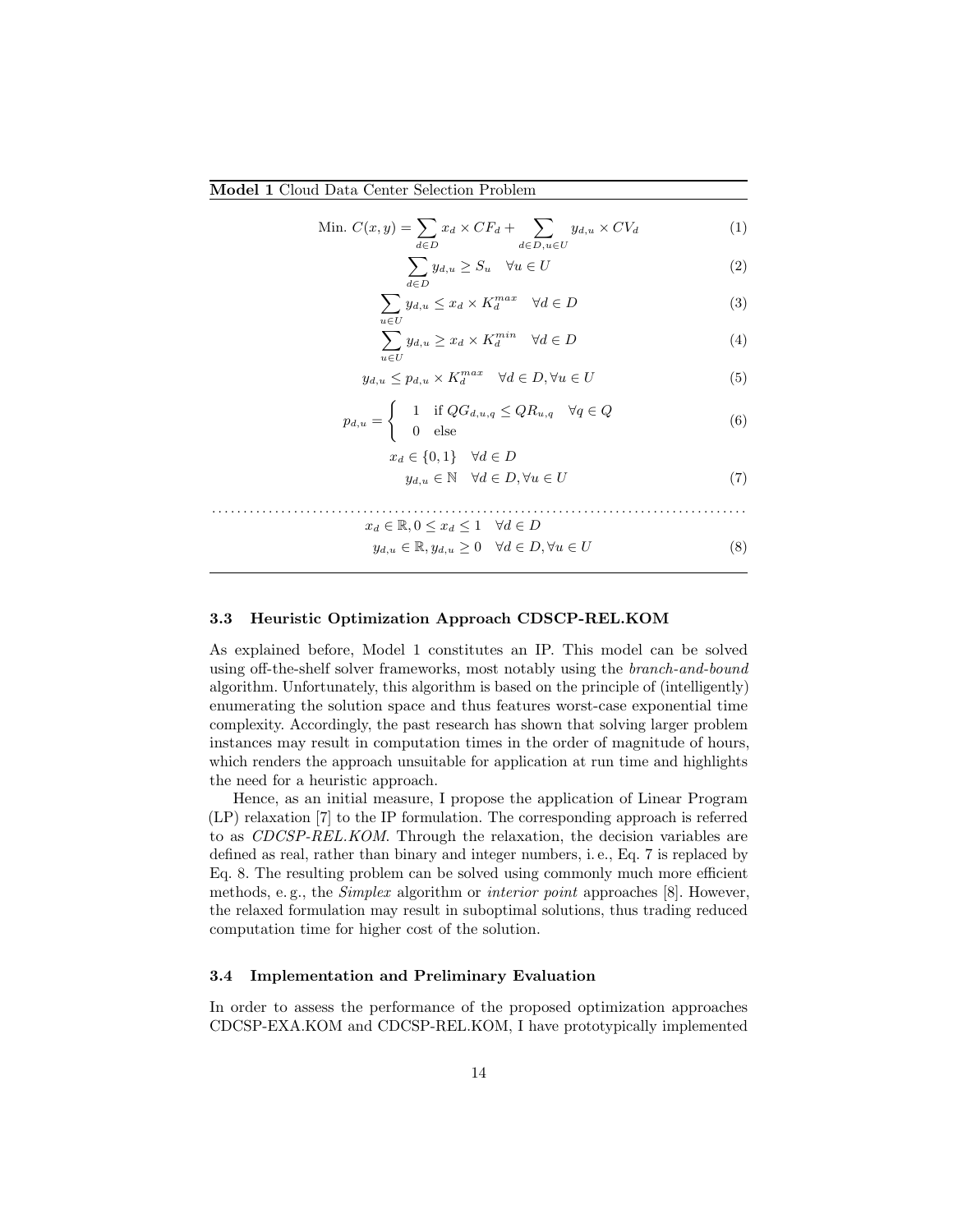them in Java. As solver, I employ the commercial IBM ILOG CPLEX framework. The focus of the evaluation is on the required computation time and the solution quality, i. e., total cost, and the tradeoff between these two factors. For the evaluation, I created six different test cases with a predefined number of data centers  $(|D|)$  and user clusters  $(|U|)$ , respectively. Latency was considered as sole QoS attribute. Each test case involved 100 problems that were randomly generated, based on actual data from the  $2010$  United States census<sup>1</sup>. The evaluation was conducted using a dedicated laptop computer, equipped with an Intel Core i5-450M processor and 2 GB of memory, operating under Windows 7.

Table 1 provides the results of my evaluation. As can be seen, the heuristic approach CDCSP-REL.KOM has substantial benefits over the exact approach CDCSP-EXA.KOM with respect to the absolute computation time, specifically for larger problem instances. This is also confirmed by the macro-averaged ratio, which indicates reductions of up to 99.3%. This reduction is traded against a moderate increase in cost, which is up to about 11% for the smaller problem classes, but shrinks with increasing problem size. Hence, CDCSP-REL.KOM appears as a promising non-exact solution approach to the CDCSP, specifically for application at run time under stringent time constraints.

Table 1: Evaluation results, with 95% confidence intervals in parentheses. Ratios were computed using both macro- and micro-average and use CDCSP-EXA.KOM as baseline.

|         | Test case Abs. Comp. Time [ms] |       | Rel. Comp. Time |  |       | Rel. Cost                                                |  |       |
|---------|--------------------------------|-------|-----------------|--|-------|----------------------------------------------------------|--|-------|
| D ,  U  | EXA                            | REL   | Macro           |  | Micro | Macro                                                    |  | Micro |
| 10, 50  | 165.0                          | 13.5  |                 |  |       | $11.6\%$ $(2.7\%)$ $8.2\%$ $110.8\%$ $(9.8\%)$ $108.3\%$ |  |       |
| 10, 100 | 182.3                          | 25.1  |                 |  |       | 18.8% (2.0%) 13.8% 108.7% (5.2%) 107.3%                  |  |       |
| 20, 100 | 1017.7                         | 54.2  |                 |  |       | $19.4\%$ $(3.5\%)$ $5.3\%$ $103.9\%$ $(1.5\%)$ $103.7\%$ |  |       |
| 20, 200 | 2723.7                         | 140.5 |                 |  |       | $22.0\%$ (4.7%) $5.2\%$ 103.2% (0.7%) 103.1%             |  |       |
| 30, 150 | 14530.0                        | 150.4 |                 |  |       | 14.6% (3.5%) 1.0% 102.0% (0.5%) 101.8%                   |  |       |
| 30, 300 | 63809.7                        | 465.1 |                 |  |       | 15.9% (4.3%) 0.7% 102.3% (0.3%) 102.3%                   |  |       |

# 4 Future Research Directions

The approaches and corresponding results assume a scenario that involves deterministic data and a set of predefined QoS requirements. Furthermore, resources are represented in a coarse-granular form using server units, rather than individual resource types such as CPU power or bandwidth. This scenario and the corresponding optimization approaches could be extended in the future through the consideration of the following aspects: Individual resource types: The current approaches based on the assumption that the resource allocation take place in terms of server units. While this model may constitute a good approximation for

 $^{\rm 1}$  http://www.census.gov/geo/maps-data/data/gazetteer.html